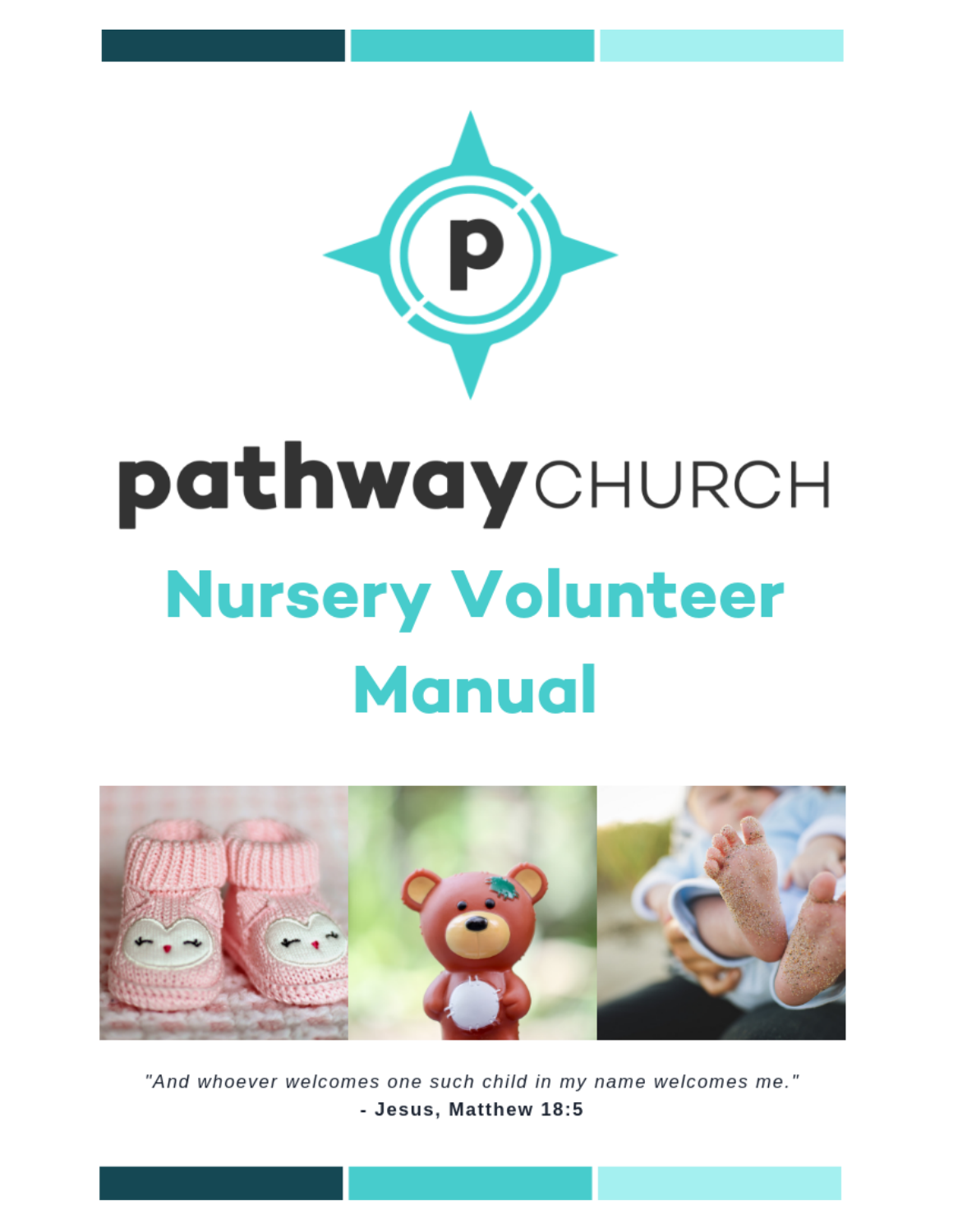Dear Pathway Nursery Volunteer:

We are so honored to serve beside you! It is our desire that God will richly bless you for your obedience and faithfulness to His call. Together we will change the lives of children to build up a Godly generation! God has equipped each of us with specific gifts, and we are so thankful that you are willing to use those gifts in the nursery.

This handbook will give you insight on training, procedures, and safety policies currently in place in the nursery.

Be confident, God is working in the lives of children. Be assured, you can make a difference in the life of a child. Be blessed, your life will be changed, your mind renewed and your heart filled through His calling as we serve together.

#### **Nursery Goal:**

The Children's Ministry at Pathway Church was created with children and parents in mind. The goal in the nursery is to introduce

6week – 3-year-old children to the love of God through nurture, play, security, stability, patience and monthly curriculum.

# **Table of Contents**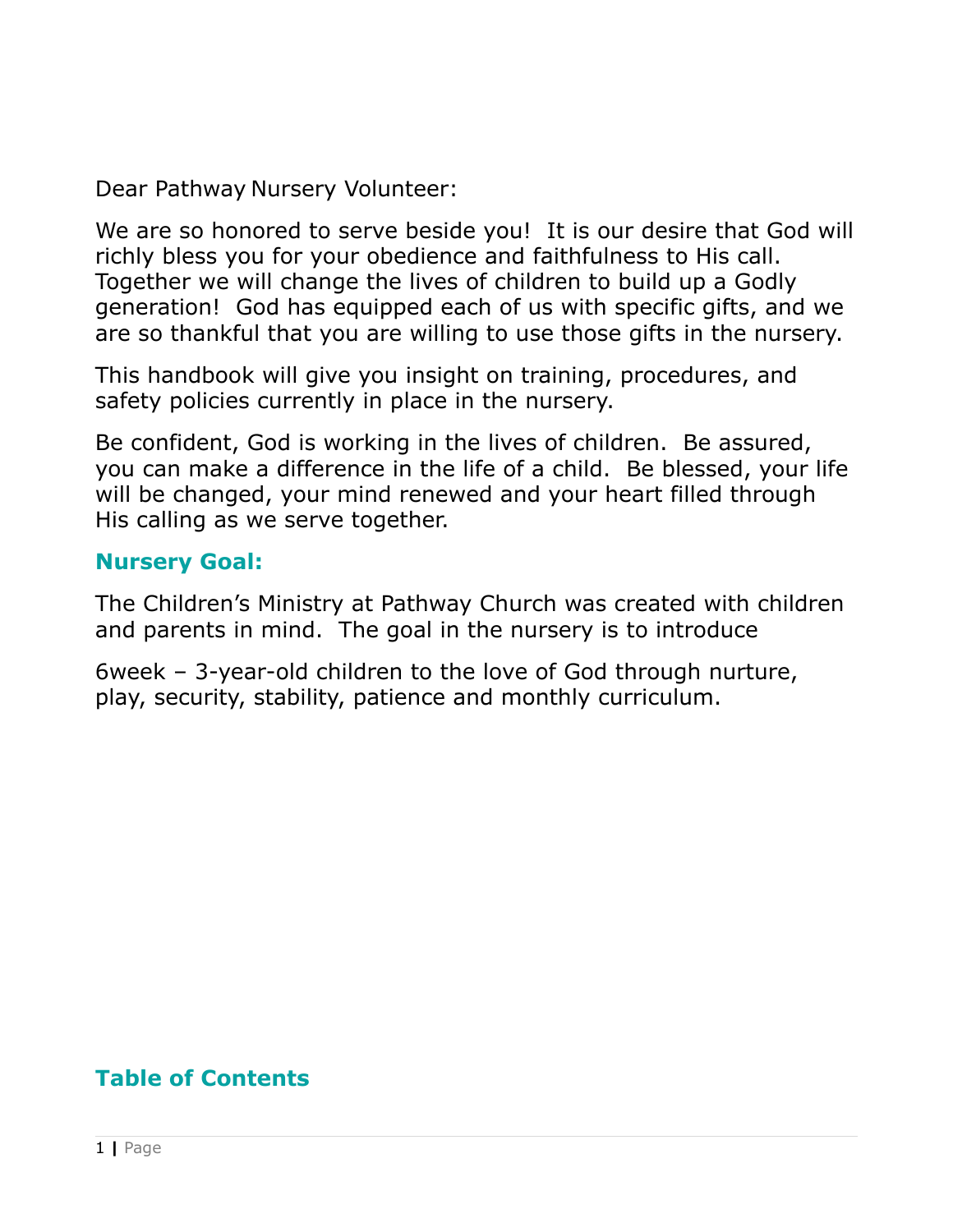| <b>Evacuation/Severe Weather/Other Emergency10</b>                                                             |
|----------------------------------------------------------------------------------------------------------------|
|                                                                                                                |
|                                                                                                                |
| Who's Who in the Nursery and the Sense of the Sense of the Sense of the Sense of the Sense of the Sense of the |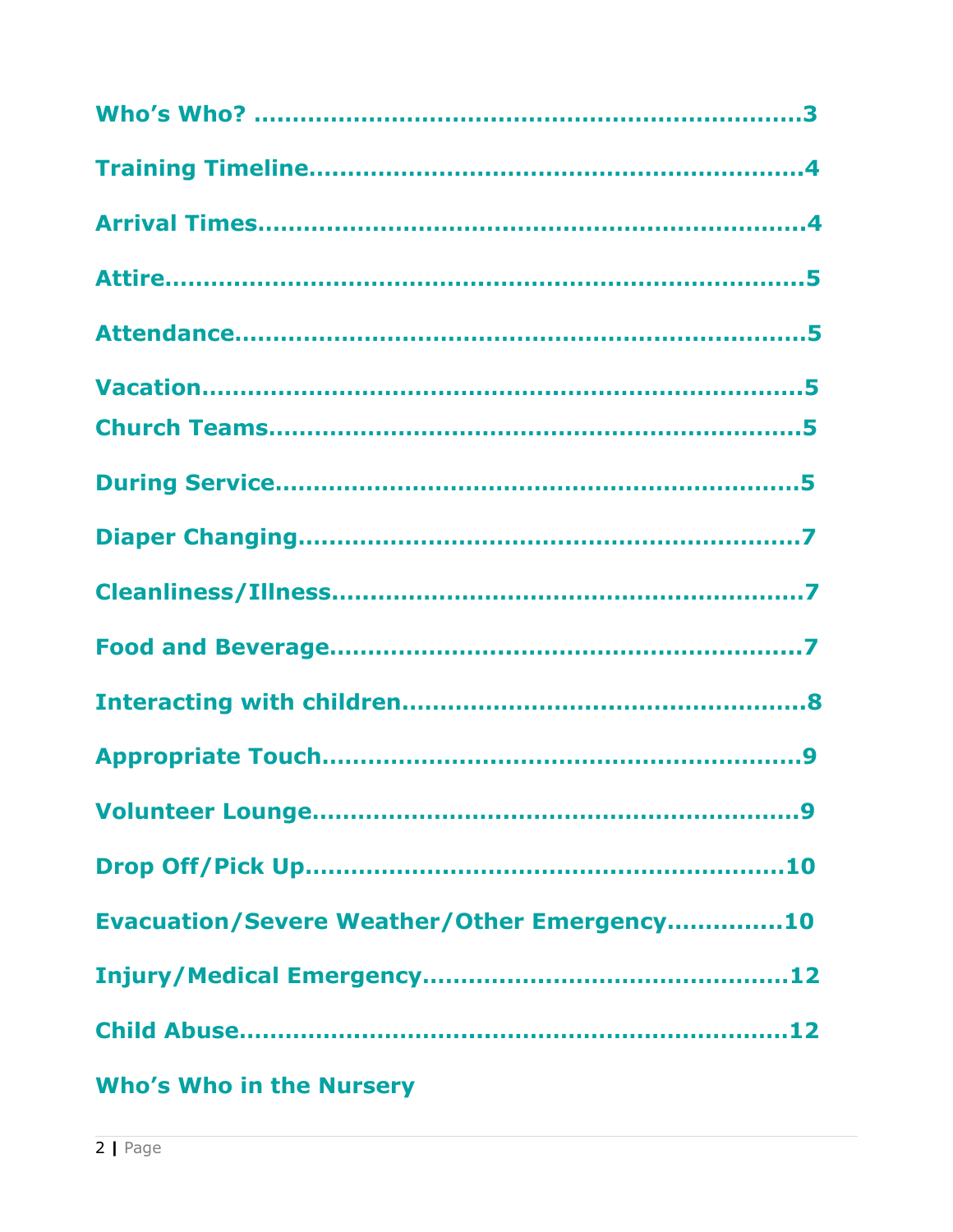#### *Ministry Leaders*

Josh Light – Next Gen Pastor

Samantha Freds - Executive Pastor (oversees Early Childhood ministry)

# **Training Timeline**

- 1. Submit a background check form.
- 2. Shadow 1 service
- You will be teamed up with a coach for your shadow. They will walk you through a typical Sunday.
- We will reach out and ask if you have any questions.
- 3. You will receive your T-Shirt and be placed on the email/text list and officially join the team! Yeah!

# **Volunteer Arrival Times**

Please arrive NO LATER than 15 minutes before the service. The doors open 15 minutes before service, so being on time is key.

#### **Attire**

Please wear appropriate attire while serving. You will be provided with a volunteer t-shirt that you should wear each week. At times you will be sitting on the floor to interact with the children who may spit up, vomit, or drool – keep that in mind when you are picking out your outfit.

#### **Attendance**

It takes numerous volunteers to ensure that the service runs smoothly. Your attendance, punctuality, and involvement are crucial for a successful service. It's a comfort to the kids and parents to see the same smiling faces each week, so consistency is important. Please make sure to let the nursery director know if you are not going to be able to serve, as soon as you can. That way, they can try to get your spot covered.

# **Vacation**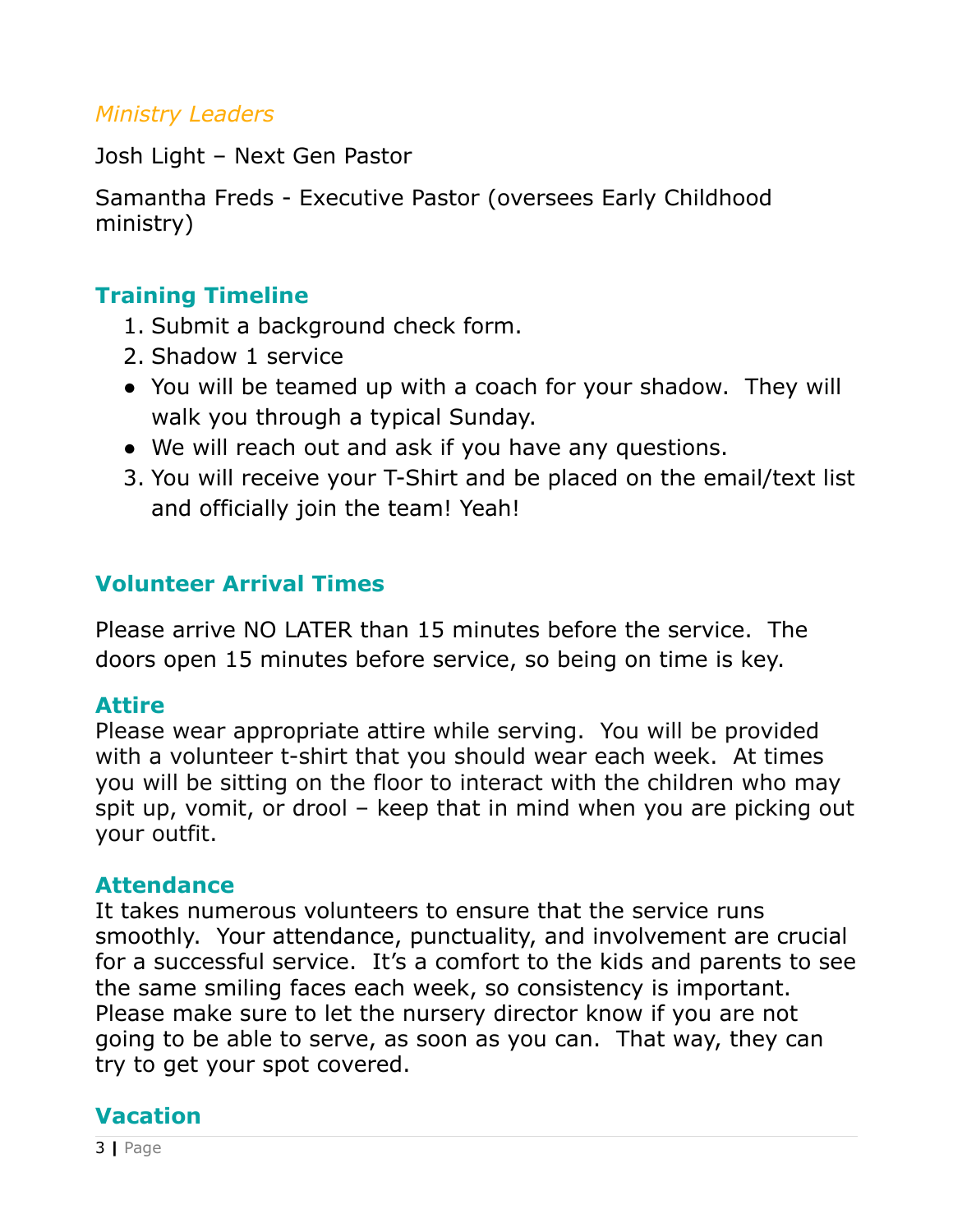Plan and enjoy vacation. You being happy makes us happy. As a team, we work together, good or bad. Let us know as soon as possible when you plan to be on vacation. Don't feel guilty, enjoy it. The earlier we know the better we can do to fill that spot. Please attempt to switch on your own though. Ask other nursery workers if they could switch you that week or cover for you. If this occurs then let the nursery director know that you switched, so we are not surprised. Nursery team numbers are available in the volunteer lounge located across from the infant nursery. Check the cork board for those details.

# **During Service**

Our main goal is to keep the children happy and safe while their parents attend service. In the event that the child isn't happy and is crying, we do have some guidelines.

- While in the room, attempt to comfort the child for 10 minutes.
- If the child is still crying after 10 minutes, please see if the child would like to ride in the "whambulance", wagon.
- If they are still crying after another five minutes then the coach will text the parents.

While it may seem best to keep an unhappy and crying child in the nursery so the parents can worship, that is not in the best interest of the child. Please follow the lead of the coach on when to make the call to the parents and when to keep trying to calm the child. During check in, there will be a video with music playing for the toddler and infant rooms. This will help the children stay occupied during this time and will hopefully limit their separation anxiety. After drop off, there will be a period of play time and then snack time. Before the end of each service, all diapers will need to be changed.

Below is an example of a typical service schedule: 10:00-10:15 am: Worship DVD/Drop Off 10:15-10:30 am: Play Time 10:30-10:40 am: Snack Time 10:45-11:00 am: Worship/Story Time 11:00-11:15 am: Play Time/Change

After all the children have been picked up: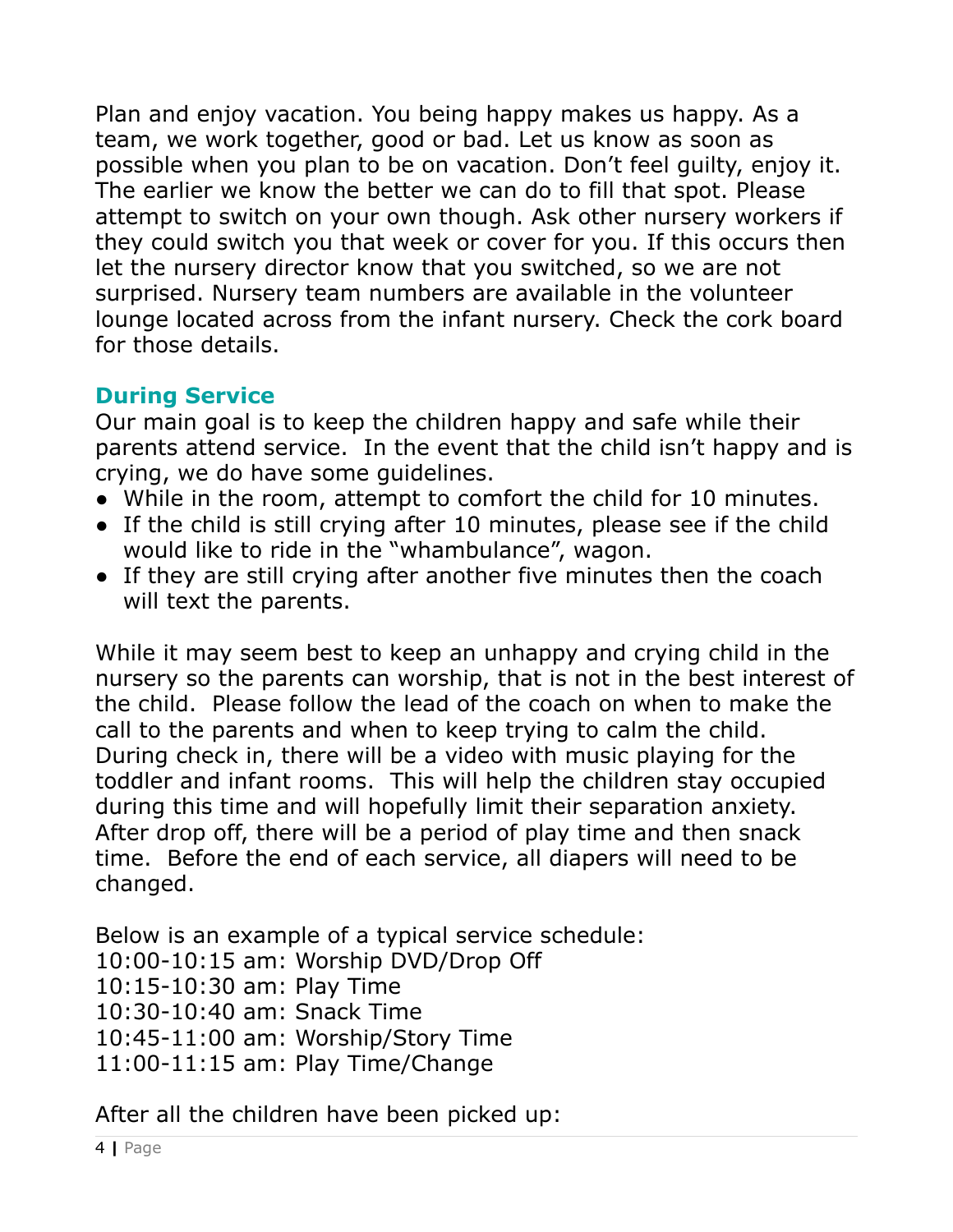- Toys should be wiped or sprayed with approved cleaners after each service.
- Changing tables, counter tops and all surfaces must be wiped down with approved cleaners after each service.
- All washable cups should be washed and put on the drying racks in the rooms.

# **Diaper Changing**

Whenever you are changing diapers, please follow these guidelines:

- Diapers must be changed on changing tables only
- Check infants twice per service and toddlers once per service
- Two team members must be present at the time of diaper change
- **NEVER** leave a child unattended on the changing table
- Place a new liner on the changing table and wear a new pair of disposable gloves with each diaper change
- Dispose of the dirty diaper in a baggie in the diaper pail, not the trashcan
- Disinfect the diaper changing table and wash your hands after each diaper change

# **Cleanliness/Illness**

Working with children also means you are coming in contact with a lot of germs. To minimize the spread of germs to you and other children you interact with, cleanliness is very important. Wash your hands often and regularly while in the nursery. **If you are sick, yourself, do not come to volunteer.** The immune systems of the children in the nursery are not as good as ours. Keep this in mind; when in doubt, sit it out. Notify a staff member as soon as you know that you are ill and will not be able to volunteer. A child who has been sick (had a fever in the last 24hrs) or is sick should not be in the nursery. Please use the check in app to contact the parents and if no parent arrives then speak with the safety team or Josh Light about contacting the parents. **Remember to lovingly remind parents of this policy.** It is not your policy (not your fault) it is Pathway's policy. They are welcome to speak with the Kid's Pastor about their concerns.

# **Food and Beverage**

There is a volunteer lounge in progress located across from the infant nursery. Please try and eat your snacks before service, so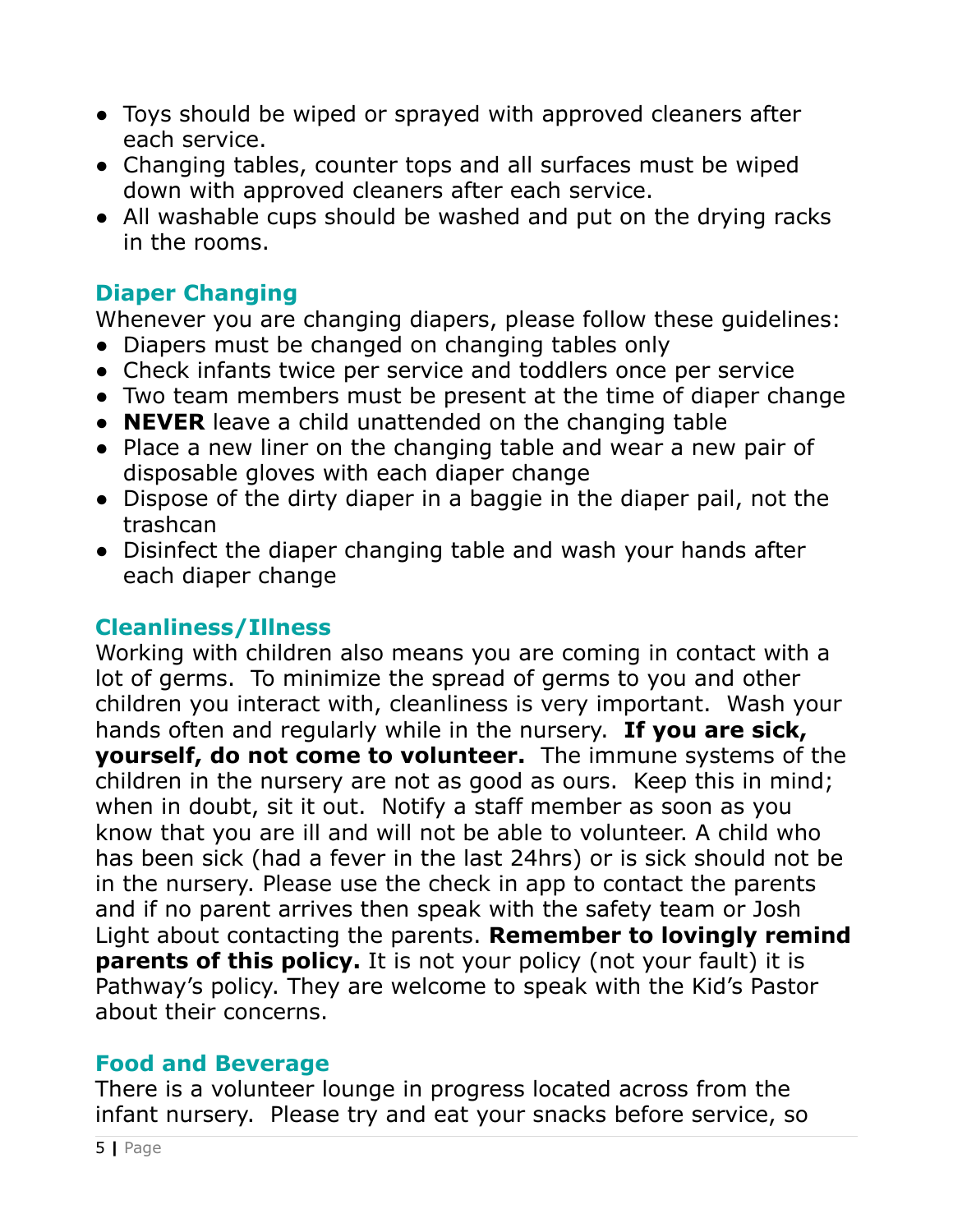that you are not eating in front of the children. If you have a drink in the room, make sure it is all the way to the back of the counter top away from tiny hands. Please avoid bringing any hot beverages, such as coffee, into the room. Hot beverages are very dangerous, especially for curious little ones.

# **General guidelines for interacting with children**

As a Pathway Church volunteer, there are some strategies that when put into action will produce positive outcomes for all involved. Please keep the following techniques in mind:

- When parents are dropping off their children in our care, they are entrusting us to be completely devoted to them. A smile and word of enthusiasm while maintaining our two leader rule ensures that their children are in good hands, allowing full trust.
- Visual supervision is mandatory for ALL children at ALL times.
- We should be careful to only speak words of encouragement, kindness, and love, even in difficult situations.
- We are here for the children. Personal visiting and cell phone use should be avoided while you are serving in the nursery. Make the children your primary focus.
- Play with the children! Every child loves this time of interaction with you as a leader; there is no substitute for one-on-one interaction.
- Please exercise appropriate play at all times (see Appropriate Touch section below).
- Pray over the children as you are comforting them, playing with them, and changing diapers.
- Remember that when parents are returning to pick up their children, be positive and encouraging.
- Never be alone with a child. For safety and accountability, we always have 2 leaders in every room.
- If a child has had a fever within the last 24hrs then they are not permitted to stay in the nursery.

# **Appropriate Touch**

Maintaining a safe and secure environment is important for all our children and Pathway Church leaders. Here are some guidelines to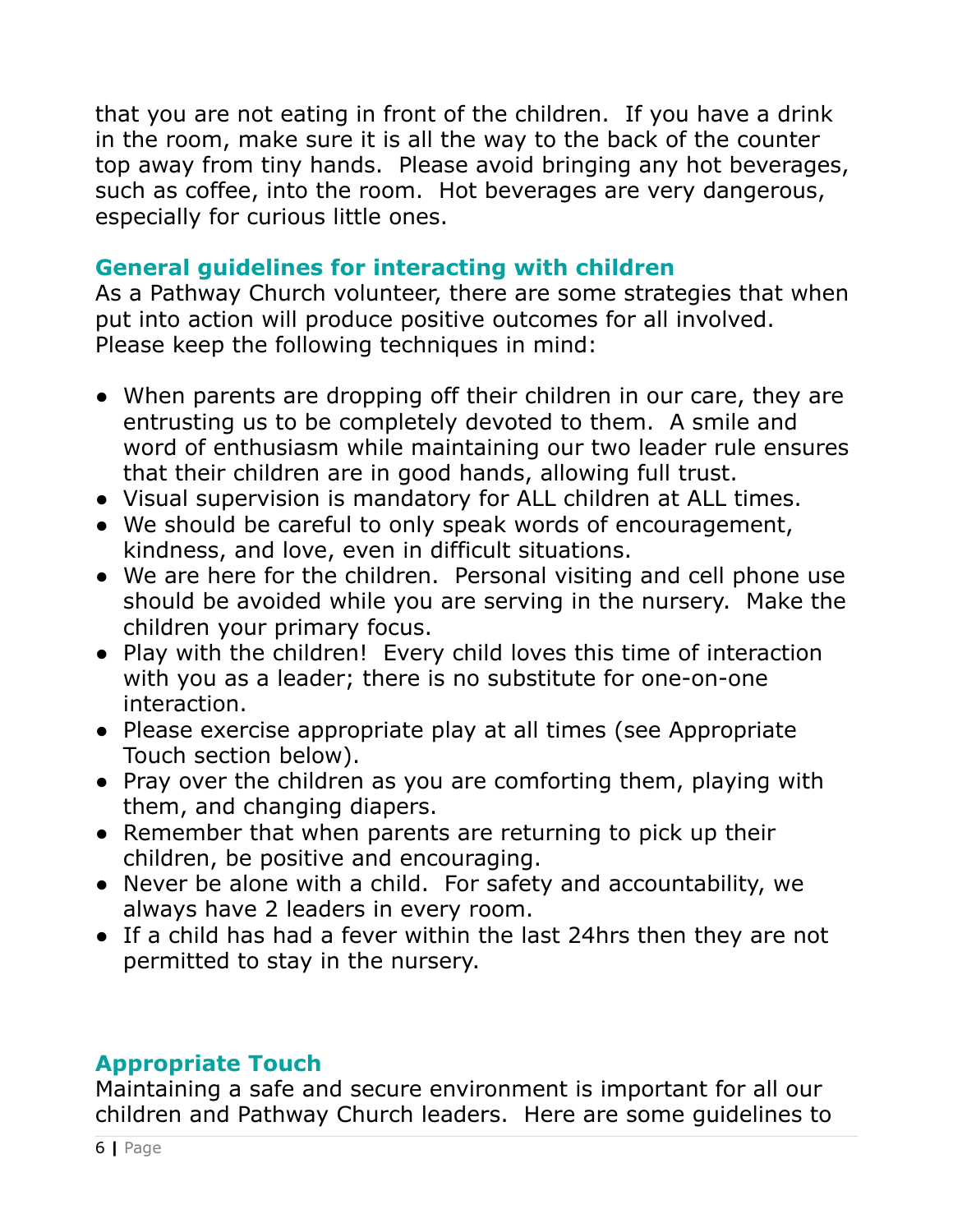ensure safety for our children and leaders while providing ways to show affection to our children without compromising their integrity.

#### *Hugs*

- Hugging a child is a natural response when children seek affection.
- Side hugs are the most appropriate

## *High Fives*

• High fives are a great way to show encouragement or a great way to say, "Way to go!"

#### *Holding*

- Some children may seek to be held by a leader as a form of security or affection.
- Holding an infant is appropriate if it is necessary for their comfort or safety.
- Piggy back or horsey rides are not appropriate in any Pathway Church environment.
- Youth volunteers under the age of 16 are not allowed to pick up children in the nursery.

#### **Volunteer Lounge**

The lounge is located across from the infant nursery. Extra snacks, nursery shirts, nursery tags, water for the kids, nursery schedule, cleaning supplies, curriculum, contact info for switching the others, and more can be found in this room. Check it out.

# **Drop Off and Pick Up**

*Drop off*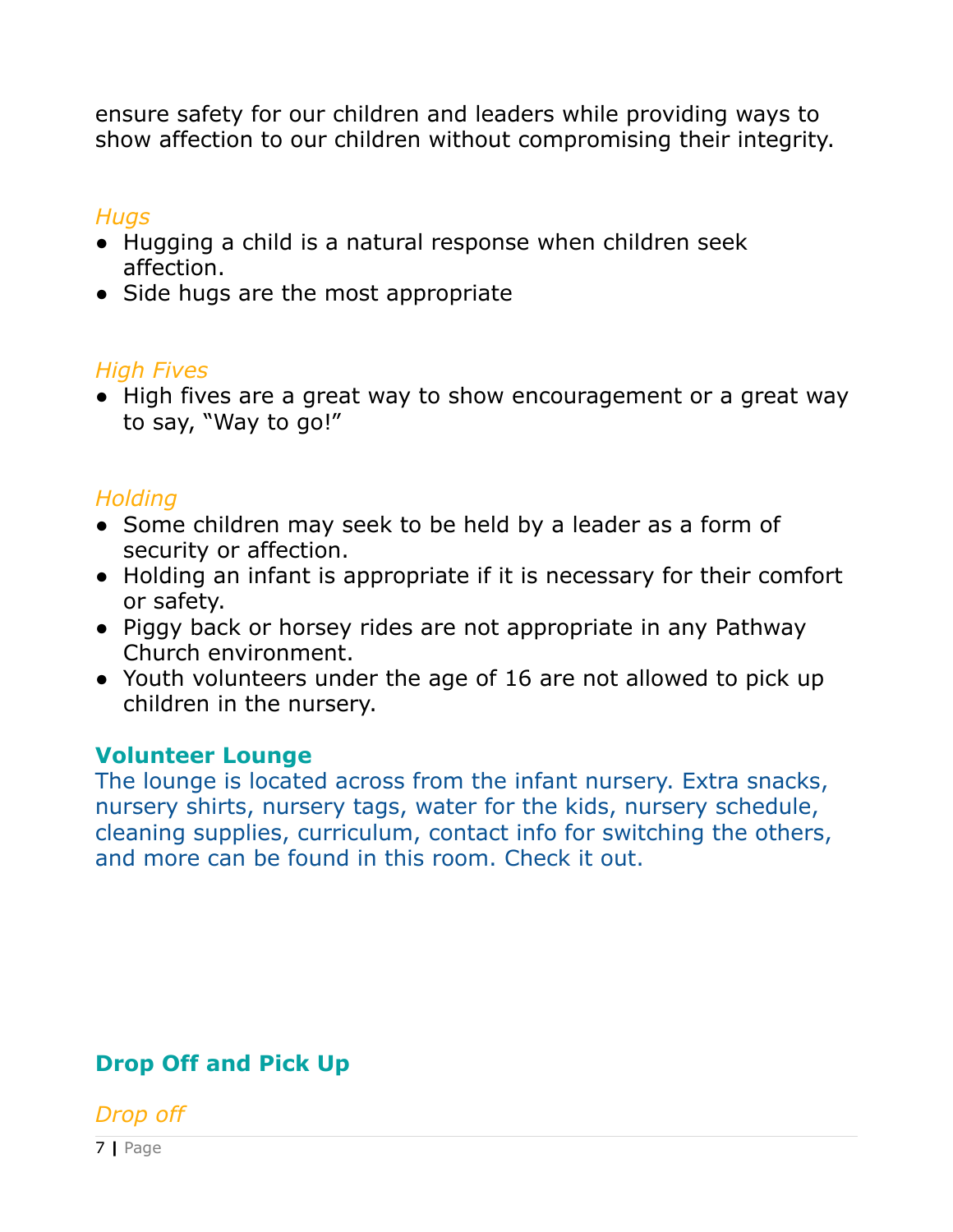When parents arrive, they can go to any computer kiosk to check in their child. A name tag and pick up ticket will be issued. There is a number located on the name tag. The pickup ticket will have the same number. The parent will then place the name tag on the child's back. Do not allow a child into your room without a name tag. New parents will need to check in with the host team located in the lobby outside the nursery to fill out the necessary paperwork to get their child checked in.

#### *Pick Up*

Children will be released from their room ONLY to an adult with the corresponding pick up ticket. If an individual attempts to pick up a child WITHOUT a corresponding pick up ticket, DO NOT release the child for any reason. Please refer the individual to the service leader.

## **Evacuation/Severe Weather/Other Emergencies**

#### *Evacuation*

On the rare occasion that it is necessary to evacuate the building, please follow the instructions provided in your room. The cribs in the rooms are portable and all children in your room should be placed in the cribs. As a group, we will wheel the cribs to the designated spot. At Pathway Church the route is out the Honeybee's exit located down the east hall immediately outside Honeybees. Head to the center of the lawn until staff or service leader gives the 'All Clear'. We will then line up the cribs and make sure each and every child checked into your room is accounted for. It is natural for parents to want to take their child during a time like this; however, we cannot release children to parents until the 'All Clear' has been given.

# *Severe Weather*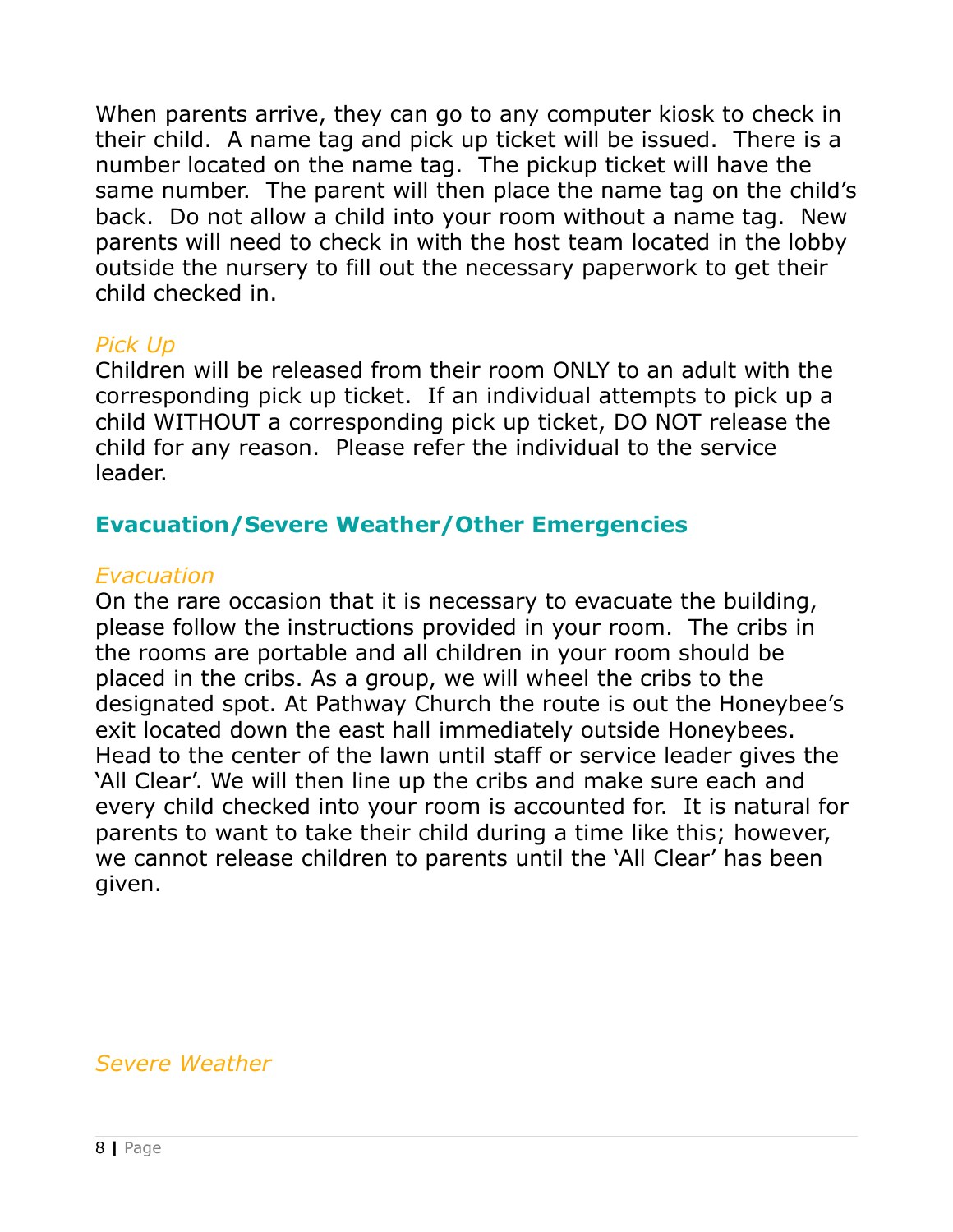In the event of severe weather place each child into the portable cribs. At the direction of the nursery service leader move the children and the sign in notebook to the designated spot.

- The Infant room will move into the Nursing Mom room.
- Toddlers will stay in their room.

It is natural for parents to want to take their child during a time like this; however, we cannot release children to parents until the 'All Clear' has been given.

#### *Other Emergencies*

In the highly unlikely event that any other type of unforeseen emergency occurs and the church is on lock down, move to the designated spot.

Everyone will need to stay in your rooms. Make sure both doors are locked. Make sure each child checked in is accounted for. In the safety bag, there are red and green cards along with a sharpie. If anyone in your room is unaccounted for or injured, you will need to write the name of the individual or child and a brief description of the problem on the red card and slide it under your door. If nobody is injured and all are accounted for, slide the green card under the door. Do not open the door for anyone unless it is a police officer, medic, or a Pathway Church staff member.

#### *In an emergency*

- Always remain calm. The children will react to your behavior.
- Take a head count prior to leaving your area.
- Do not take any personal belongings.
- Take a head count of your kids and take the safety bag with you.
- Take a head count when you reach the safe zone.
- Never release a child to anyone, even a parent, during an evacuation.
- Parents are welcome to evacuate with you, but they are not allowed to remove the child from your care.
- Children will not be released until an ALL CLEAR has been given by the proper authorities. At which time the child will ONLY be released to the individual with the corresponding pick up ticket.

# *Injury/Medical Emergency*